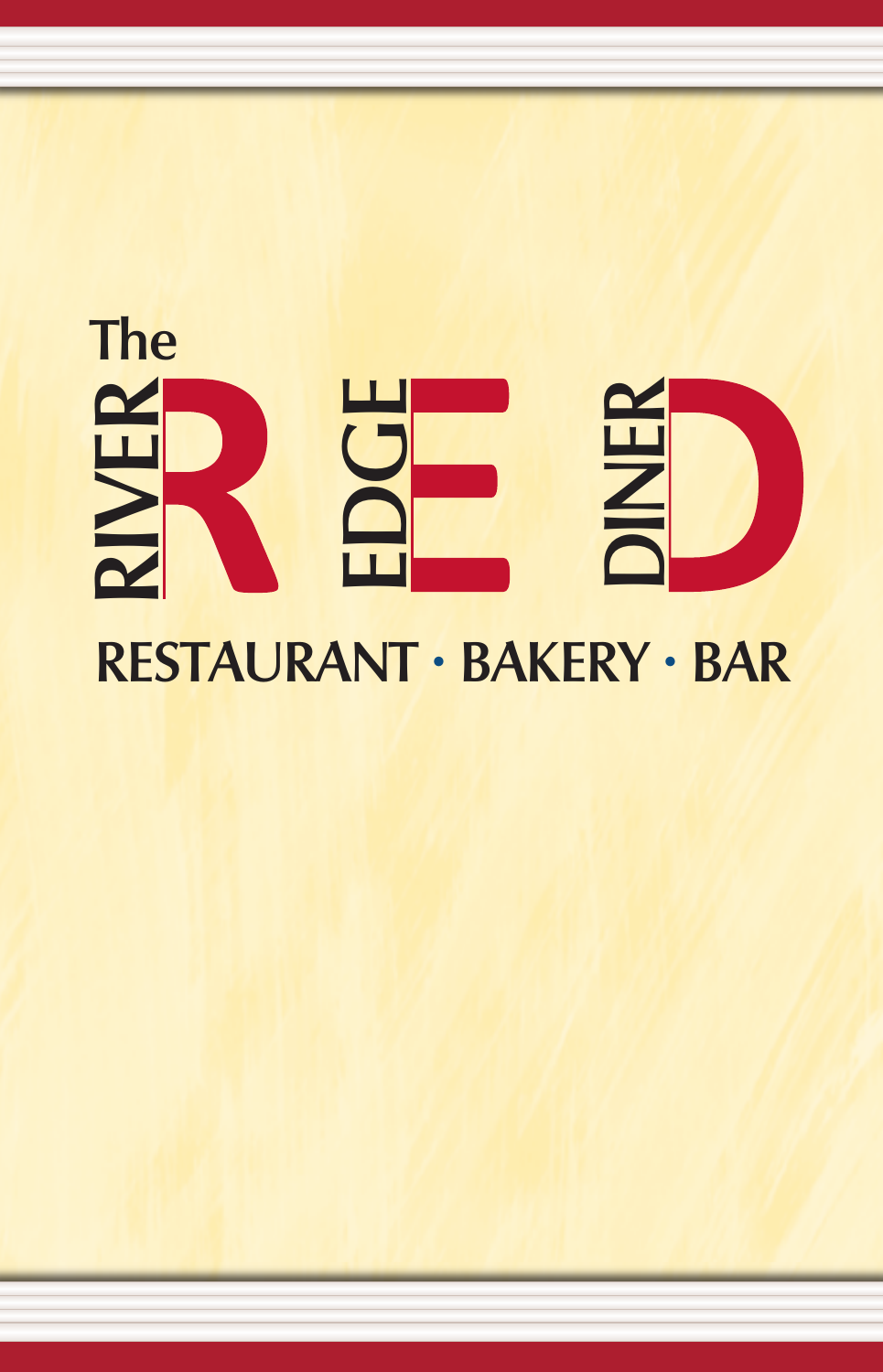# **Wine List**

**Glass Bottle**

### **White Wines**

| Belmondo Pinot Grigio, Italy \$6            | \$20 |
|---------------------------------------------|------|
| Concannon SV Chardonnay, California  \$6    | \$20 |
| <b>Shannon Ridge</b> Chardonnay, California | \$28 |
| 13 Celcius Sauvignon Blanc, New Zealand     | \$28 |
| <b>Blufeld</b> Riesling, Germany            | \$24 |

## **Red Wines**

|                                                 | <b>SHUSS DOULE</b> |
|-------------------------------------------------|--------------------|
| Vista Point Merlot, California  \$6 \$20        |                    |
| Concannon SV Cabernet, California \$6 \$20      |                    |
| Catena Padrillos Malbec, Argentina \$7 \$24     |                    |
| <b>Cartlidge and Brown</b> Cabernet, California | \$28               |
| 10 Span Pinot Noir, California                  | \$24               |
|                                                 |                    |

## **Bottled Beer Domestic \$4.50 • Imported \$5.50**

**Budweiser Bud Light**

**Coors Light Sam Adams**

**Yuengling Amstel Light**

**Corona Heineken**

**Glass Bottle**

### **Ask Your Server About Our On Tap Selections**

# **River Edge Diner Signature Drinks**

### **Your Choice \$8.00**

**Single Barrel Manhattan** The classic Manhattan with a twist. Served with Evan Williams Single Barrel and Carpano Antica Original Formula Vermouth, served up or on the rocks

**The Original Moscow Mule** Stoli Gluten-Free Vodka served ice cold with Regatta Ginger Beer

**Kinderkamack Splash** Deep Eddy Grapefruit Vodka, OJ, club soda and splash of cranberry juice **Hendrick Cucumber Basil Lemonade**

Hendricks Gin with lemonade, muddled basil and cucumber

**White Peach Sangria** White Sangria topped with peach puree

**The John Daly**

A twist on the Arnold Palmer. Lemonade served with Deep Eddy Sweet Tea Vodka

**Sangria Cava** Red Sangria with fruit and club soda

## **Martinis & Margaritas Your Choice \$8.00**

### **Dee Dee Martini**

Vodka, Apricot Brandy, Grenadine and pineapple juice

**Bikini Martini**

Vodka, Malibu Rum and pineapple juice

### **River Edge Chocolate Martini**

Bicerin Dark Chocolate Liqueur, Stoli Vanil Vodka, half and half, served in a chocolate drizzled martini glass **Dirty Stoli Martini**

A crisp Stoli Martini with a splash of olive juice, Spanish olives, served up

### **Perfect Patron Margarita**

River Edge Diner's Signature Margarita served with Patron Citronge Tequila

### **Patron Mango Margarita**

River Edge Diner's Signature Margarita served with Patron Mango Tequila and topped with Mango Puree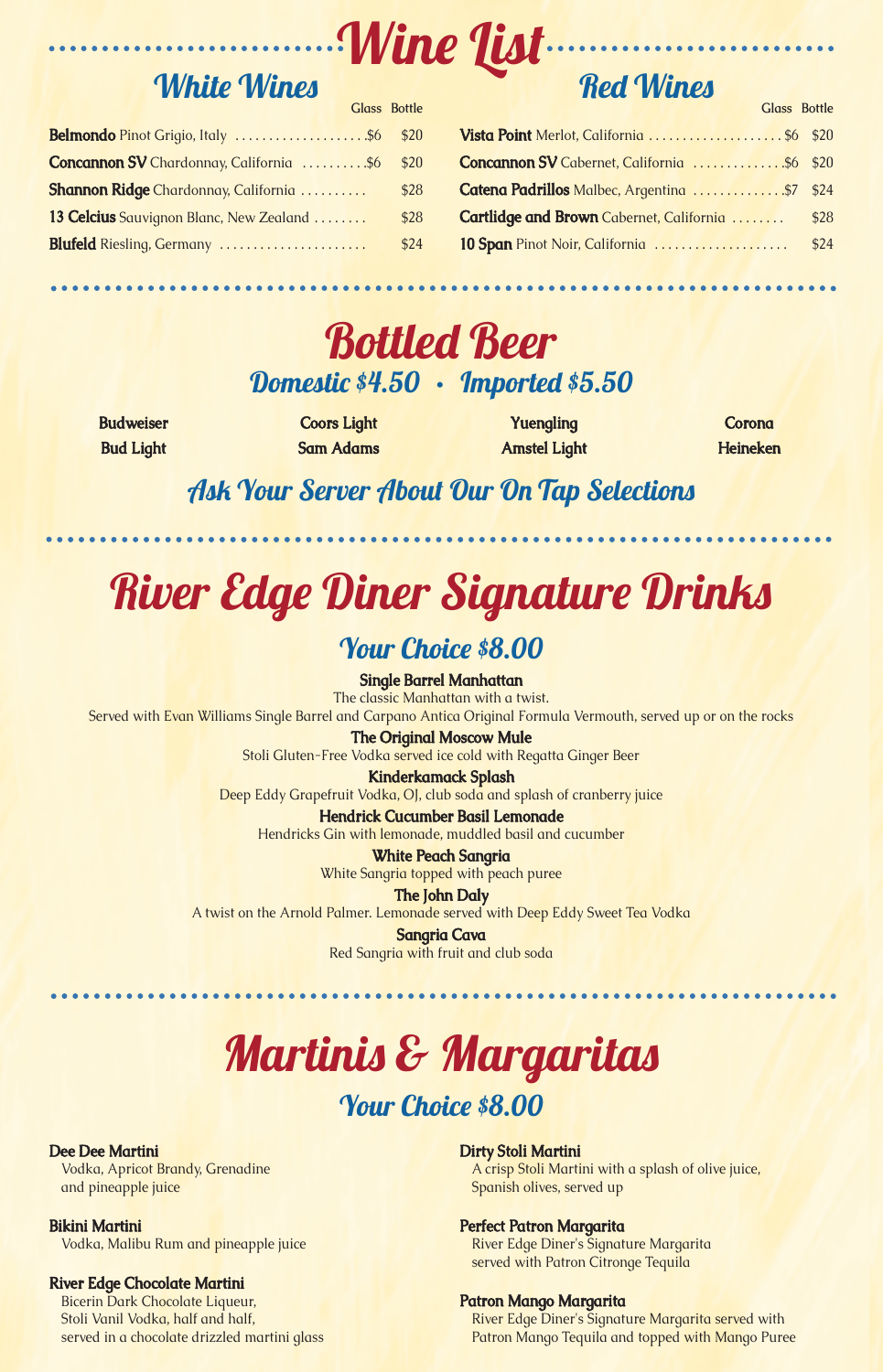# **Hot Drinks**

| All you can drink                                |  |
|--------------------------------------------------|--|
|                                                  |  |
| Delicious chocolatey goodness with whipped cream |  |
|                                                  |  |
| <b>Reqular or Decaf</b>                          |  |
|                                                  |  |
| Ask your server about our available flavors      |  |
|                                                  |  |
| Espresso and steamed milk                        |  |

| Espresso Single 2.75 • Double 4.00                                |
|-------------------------------------------------------------------|
| Double espresso, chocolate syrup and steamed milk                 |
| Coffee with a shot of Irish whiskey                               |
| Double espresso, caramel sauce, vanilla syrup<br>and steamed milk |
| Espresso, vanilla syrup, honey and steamed milk                   |

### **Flavored syrups available for 1.00 Extra**

# **Cold Drinks**

| Enjoy bottomless cups of your favorite soft drinks      |  |
|---------------------------------------------------------|--|
| 20oz Dasani                                             |  |
| <b>Juice</b> Sm. 2.25 • Med. 2.75 • Lg. 4.00            |  |
| Orange, pineapple, cranberry, apple, tomato, grapefruit |  |
|                                                         |  |
| Mixed berry, mango, strawberry, cherry                  |  |
| House blend                                             |  |
|                                                         |  |
|                                                         |  |
| This is sure to wake you up in the morning              |  |

| Iced cappuccino                                    |  |
|----------------------------------------------------|--|
|                                                    |  |
| Iced espresso                                      |  |
|                                                    |  |
| No description necessary for this classic creation |  |
|                                                    |  |
| Ask your server for available flavors              |  |
|                                                    |  |
| Milk, seltzer and flavored syrup                   |  |
|                                                    |  |
|                                                    |  |

# *Milk Shakes*

**Classic** \$5.25 Your favorite flavor with whipped cream on top

**Chocolate Mudslide** \$6.50

Chocolate ice cream, coffee, Oreo cookies and chocolate syrup with whipped cream

#### **Oreo Cookies & Cream** \$6.00

Vanilla ice cream and Oreo cookies with whipped cream

### **Berry Crazy** \$6.25

Strawberry ice cream, blueberries and banana with whipped cream

#### **Nutellin** \$6.00

Vanilla ice cream, Nutella and whipped cream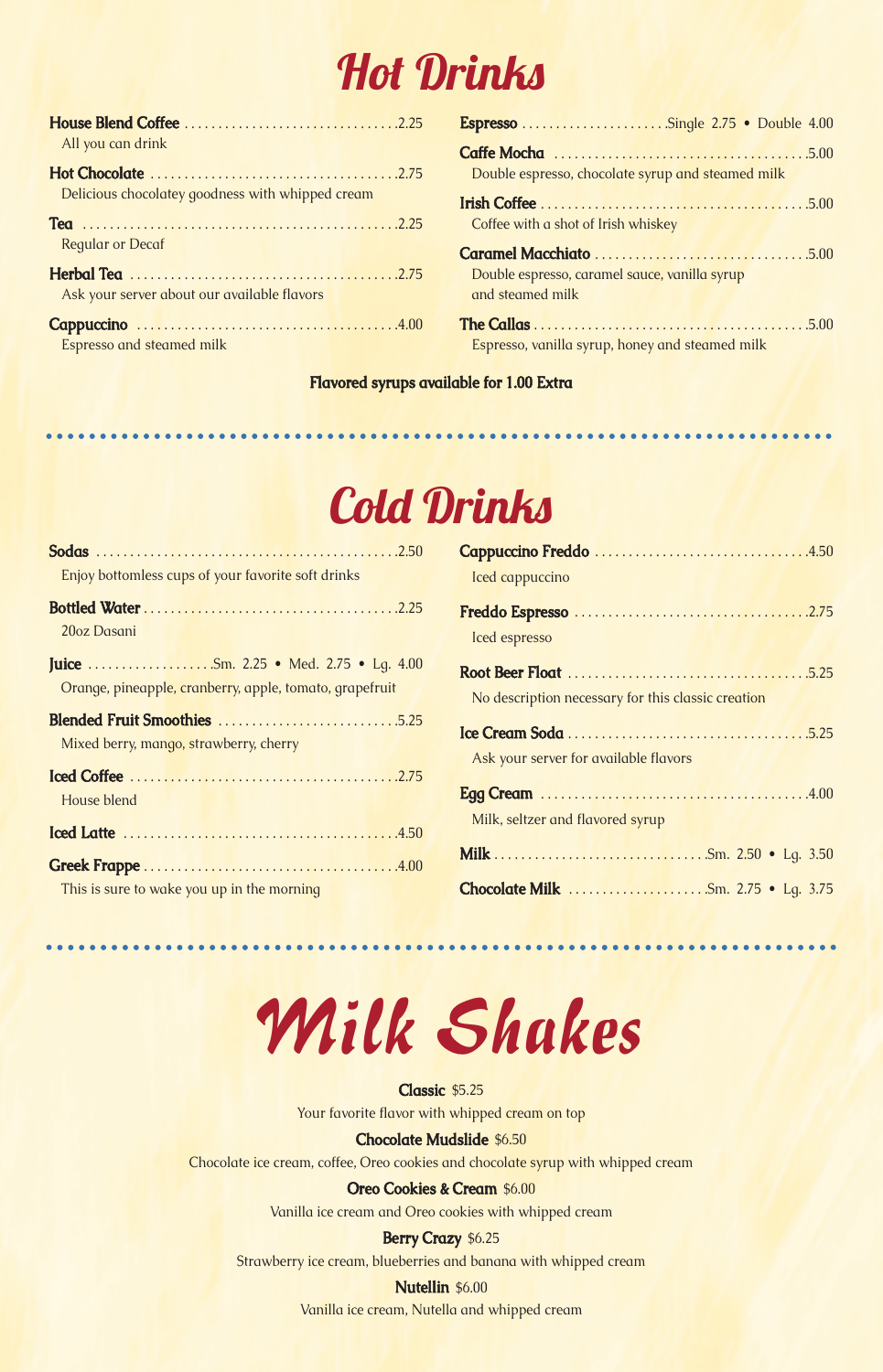## **Starters**

| Flour tortilla stuffed with cheese,             |  |
|-------------------------------------------------|--|
| served with lettuce, tomato, sour cream & salsa |  |
|                                                 |  |
|                                                 |  |
|                                                 |  |
| Creamy Spinach & Artichoke Dip10.00             |  |
| Served with tortilla chips                      |  |
| Boneless Buffalo Chicken Strips  9.50           |  |
| <b>Blue cheese dressing</b>                     |  |
|                                                 |  |
| Sweet Thai chili dipping sauce                  |  |
|                                                 |  |
| Served with blue cheese dressing                |  |
|                                                 |  |
| Hot, medium, mild or BBQ                        |  |
|                                                 |  |
| Marinara squce                                  |  |
| Fried Zucchini Sticks  8.25                     |  |
| Marinara sauce                                  |  |
|                                                 |  |
| with honey mustard or BBQ sauce                 |  |
|                                                 |  |
| with marinara sauce                             |  |
|                                                 |  |
| Housemade cocktail sauce                        |  |
|                                                 |  |
| A combination of mozzarella sticks,             |  |
| potato skins & spicy Buffalo wings              |  |
|                                                 |  |

| Fresh Mozzarella Appetizer 10.50                                                |
|---------------------------------------------------------------------------------|
| with sliced tomato, drizzled with sweet balsamic glaze                          |
|                                                                                 |
| Two panko crusted crab cakes                                                    |
| made from our 100% real crabmeat stuffing                                       |
|                                                                                 |
| Three fresh mushroom caps                                                       |
| filled with our 100% real crabmeat stuffing                                     |
|                                                                                 |
| Housemade chili topped with melted                                              |
| Monterey Jack cheese served with tortilla chips                                 |
|                                                                                 |
| Housemade quacamole with diced tomatoes                                         |
| & red onions served with tortilla chips                                         |
|                                                                                 |
| Crispy tortilla chips topped with melted nacho cheese,                          |
| chili sauce, chopped lettuce, tomatoes, jalapeno peppers,<br>sour cream & salsa |
|                                                                                 |
| Crunchy tortilla chips topped with BBQ pulled pork,                             |
| shredded Monterey jack cheese, shredded lettuce,                                |
| diced tomato & sour cream                                                       |
| <b>Potato Skins</b>                                                             |
| with Cheddar Cheese & Broccoli  8.50                                            |
|                                                                                 |
|                                                                                 |
| Loaded with BBQ pulled pork                                                     |
| & melted Monterey jack cheese                                                   |

# **Fries & Shine**

| Housemade marinara sauce, melted mozzarella |  |
|---------------------------------------------|--|
|                                             |  |
| Loaded with BBQ pulled pork                 |  |
| & melted Monterey jack cheese               |  |

 $\ddot{\phantom{0}}$ 

 $\bullet\bullet\bullet\bullet\bullet$ 

| Bacon, Buffalo sauce & melted Monterey jack cheese  |  |
|-----------------------------------------------------|--|
|                                                     |  |
| Curly fries topped with gravy and melted mozzarella |  |
|                                                     |  |
|                                                     |  |
|                                                     |  |
| Chopped bacon & melted Monterey jack cheese         |  |

. . . . . .

## **Soup of the Day**

**Cup** \$3.50 **• Bowl** \$4.50 **French Onion** \$5.00



**Plain** \$9.00 Housemade tomato sauce with shredded mozzarella **Bacon Ranch** \$10.00

Tomato sauce, chopped bacon, shredded mozzarella and buttermilk ranch

**Greek** \$10.00

Spinach & Feta

**Sausage & Peppers** \$10.00

 $0.00000000$ 

Housemade tomato sauce, diced sausage & peppers topped with shredded mozzarella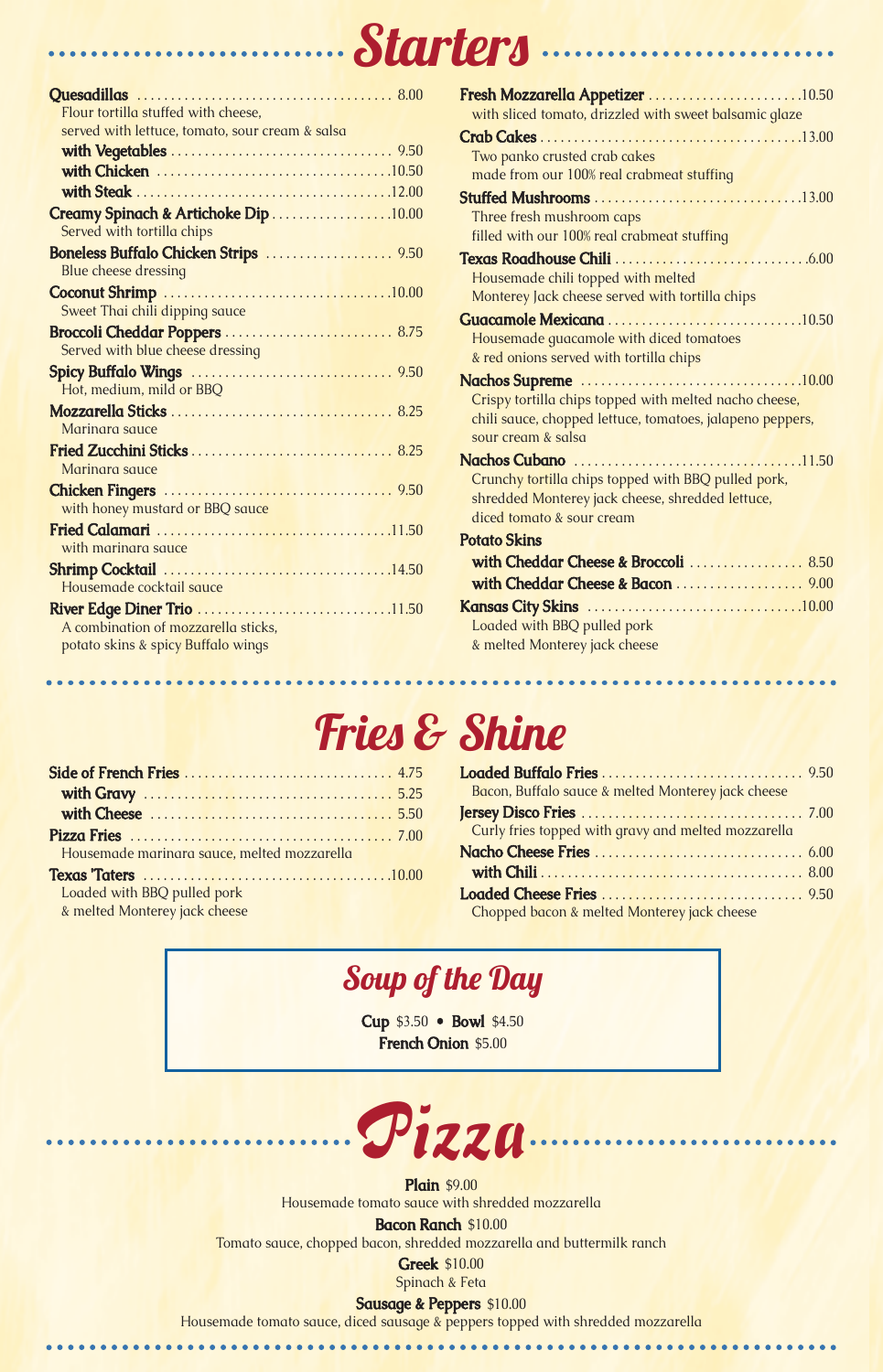| Chopped lettuce with tomato, cucumbers, olives, anchovies & feta cheese mixed with Greek dressing                                                                                                                              |  |
|--------------------------------------------------------------------------------------------------------------------------------------------------------------------------------------------------------------------------------|--|
| Fresh Mozzarella Salad (and the second contract of the second contract of the second contract of the second second second second second second second second second second second second second second second second second se |  |
| Grilled chicken, portobello mushrooms, tomatoes & fresh mozzarella over a bed of mixed greens                                                                                                                                  |  |
|                                                                                                                                                                                                                                |  |
| Grilled chicken, romaine lettuce & croutons mixed with Caesar dressing and served with sliced pita bread                                                                                                                       |  |
|                                                                                                                                                                                                                                |  |
| Iceberg lettuce, diced tomato, jalapenos and avocado topped with ground beef,                                                                                                                                                  |  |
| shredded cheddar cheese & sour cream, served in a tortilla bowl with your choice of dressing                                                                                                                                   |  |
| Asian Chicken Salad (1996) 15.00                                                                                                                                                                                               |  |
| Grilled chicken, mixed greens, sliced cherry tomatoes, cucumbers and walnuts,                                                                                                                                                  |  |
| topped with Asian noodles and mandarins, served with sweet Asian sesame dressing                                                                                                                                               |  |
|                                                                                                                                                                                                                                |  |
| Grilled chicken, lettuce, tomato, cucumber, strawberries and walnuts served with raspberry vinaigrette dressing                                                                                                                |  |
| Cobb Salad                                                                                                                                                                                                                     |  |
| Grilled chicken, lettuce, tomato, bacon, egg, avocado & crumbled gorgonzola cheese,<br>served with blue cheese dressing in a tortilla bowl                                                                                     |  |
|                                                                                                                                                                                                                                |  |
| Iceberg lettuce, tomato & cucumbers                                                                                                                                                                                            |  |
|                                                                                                                                                                                                                                |  |
| Grilled chicken, apples, strawberries, mixed greens, dried apricots, raisins, gorgonzola cheese                                                                                                                                |  |
| and candied walnuts with raspberry vinaigrette                                                                                                                                                                                 |  |
|                                                                                                                                                                                                                                |  |
| Mixed greens, avocado, tomato, red and green peppers, corn, black beans,                                                                                                                                                       |  |
| red onion, cilantro, feta and honey lime dressing in a tortilla bowl                                                                                                                                                           |  |
|                                                                                                                                                                                                                                |  |
| Kale, raisins, lettuce, apple, toasted pumpkin seeds, chick peas and quinoa with honey lime dressing                                                                                                                           |  |
|                                                                                                                                                                                                                                |  |
| Chicken, lettuce, corn, black beans, avocado, cilantro and Monterey jack cheese with honey lime dressing in a tortilla bowl                                                                                                    |  |
|                                                                                                                                                                                                                                |  |
| Grilled chicken, mixed greens, arugula, endive, radicchio, sliced grapes,                                                                                                                                                      |  |
| dried cranberries and toasted pumpkin seeds with raspberry vinaigrette                                                                                                                                                         |  |
|                                                                                                                                                                                                                                |  |
| Grilled chicken, mixed greens, endive, radicchio, sliced apples, candied walnuts, sliced grapes with blue cheese dressing                                                                                                      |  |
|                                                                                                                                                                                                                                |  |
| A wedge of iceberg lettuce with gorgonzola cheese, chopped bacon, red onion, diced tomato and blue cheese dressing                                                                                                             |  |

**Salads Salads** 

## **Salad Add-Ons:**

**Grilled Chicken** \$6.00 **• Sliced Steak** \$9.00 **• Salmon** \$9.00 **• Grilled Shrimp** \$9.00 **Tuna or Chicken Salad** \$5.00 **• Turkey Burger** \$5.00

. . . . . . . . .

# **Watch the Waistline**

| 802 turkey patty served on a bed of lettuce with cottage cheese                                  |
|--------------------------------------------------------------------------------------------------|
|                                                                                                  |
| On a bed of lettuce with cottage cheese                                                          |
|                                                                                                  |
| Sliced fresh turkey breast, hard boiled egg & sliced tomato on a bed of lettuce                  |
| California Salad (11.00)                                                                         |
| Cottage cheese served with fresh strawberries, melon & banana                                    |
|                                                                                                  |
| with sliced Bermuda onion, potato salad & cole slaw garnished with lettuce, tomatoes & cucumbers |
|                                                                                                  |
| Farm fresh melon served alongside cottage cheese                                                 |
|                                                                                                  |
|                                                                                                  |
|                                                                                                  |
|                                                                                                  |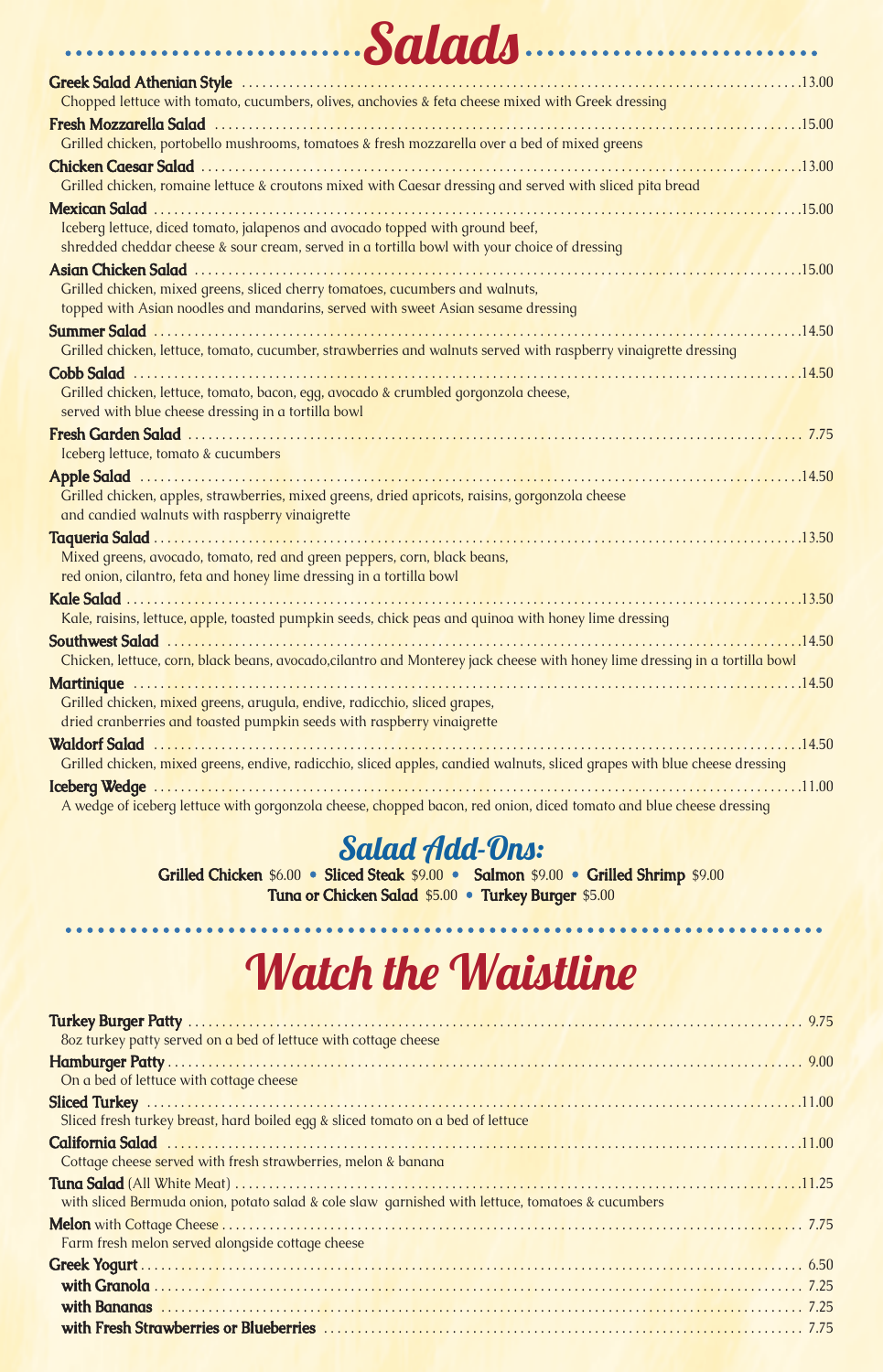# **Gourmet Burgers**

## **Your Choice \$13.00**

All gourmet burgers are 1/2 Pound of Certified Angus Beef • Served on a Brioche bun with French fries (pickle & cole slaw upon request) Upgrade your French fries to a small Caesar salad, waffle fries, curly fries or sweet potato fries 1.75 extra

### **Steak Knife Burger**

Stacked a mile high and held together with a steak knife, this burger comes topped with fried onions & melted American cheese

### **Athenian Burger**

Topped with crumbled feta cheese

### **Bacon Blue Burger**

Topped with blue cheese and strips of bacon

#### **Mesquite Burger**

Sweet & smoky BBQ sauce, melted cheddar cheese & bacon

**Kentucky Cheddar Burger**

Topped with BBQ pulled pork & cheddar cheese

**Southwest Burger** Topped with salsa, jalapenos, cheddar cheese & avocado

**Roma Burger**  Topped with fresh mozzarella, sliced tomato and basil

> **Brunch Burger** Cooked on the charcoal grill and topped with fried egg and bacon

> > **Fatty Melt**

Topped with sweet fried onions stuffed in between two grilled cheese sandwiches



**All charcoal burgers are 7oz • Served on a classic hamburger bun (pickle & cole slaw upon request) Brioche buns are available upon request at no extra charge**

**Upgrade your burger to Deluxe (lettuce, tomato & French fries) for \$2.75**

| Veggie Burger (and all and all and all and all and all and all and all and all and all and all and all and all and all and all and all and all and all and all and all and all and all and all and all and all and all and all |  |
|--------------------------------------------------------------------------------------------------------------------------------------------------------------------------------------------------------------------------------|--|
|                                                                                                                                                                                                                                |  |

# **Hot Diggity Dogs**

**Enjoy with French fries for an additional \$2.25**

| Chili Dog or Sauerkraut Hot Dog Twin dogs with your choice of chili or sauerkraut  5.00 |
|-----------------------------------------------------------------------------------------|
| <b>Philly Cheese Dogs</b> Twin dogs with onions, peppers, roast beef and cheese 10.00   |
|                                                                                         |

## **Comfort Food …at its Finest**

**All served with soup -OR- salad unless otherwise noted**

| Choice of beef or chicken served on pita bread    |  |
|---------------------------------------------------|--|
| with Greek salad                                  |  |
| Spanakopita (Spinach Pie) 15.00                   |  |
| Housemade spinach pie served with Greek salad     |  |
| Honey Dipped Southern Fried Chicken 13.50         |  |
| French fries & made-from-scratch onion rings      |  |
| Fried Chicken Finger Basket 13.50                 |  |
| French fries & made-from-scratch onion rings      |  |
| Pulled Pork Mac & Cheese 15.00                    |  |
| BBQ pulled pork served over made-to-order         |  |
| penne macaroni & cheese                           |  |
|                                                   |  |
| Deep fried chicken served over a Belgian waffle   |  |
| and smothered in a brandy, heavy cream            |  |
| & maple syrup reduction                           |  |
|                                                   |  |
| Hand battered and coated with seasoned panko      |  |
| bread crumbs, topped with our housemade marinara  |  |
| and baked mozzarella cheese, served over linguine |  |

| a uniess otnerwise notea                            |  |
|-----------------------------------------------------|--|
|                                                     |  |
| Sauteed cubes of steak simmered in a red wine cream |  |
| reduction squce and served over ziti                |  |
|                                                     |  |
| Fall off the bone ribs                              |  |
| served with potato & vegetable of the day           |  |
| Homemade Meatloaf 14.00                             |  |
| topped with mushroom gravy, served with potato      |  |
| and vegetable of the day                            |  |
|                                                     |  |
| Served with housemade au jus gravy                  |  |
| <b>Roast Vermont Turkey Breast</b> 15.00            |  |
| All white sliced turkey breast, served with         |  |
| housemade stuffing & cranberry                      |  |
|                                                     |  |
| Oven roasted free-range chicken,                    |  |
| served with housemade stuffing                      |  |
|                                                     |  |
| Egg battered and crusted with seasoned panko bread  |  |
| crumbs, topped with our housemade basil marinara    |  |
| and baked mozzarella cheese, served over linguine   |  |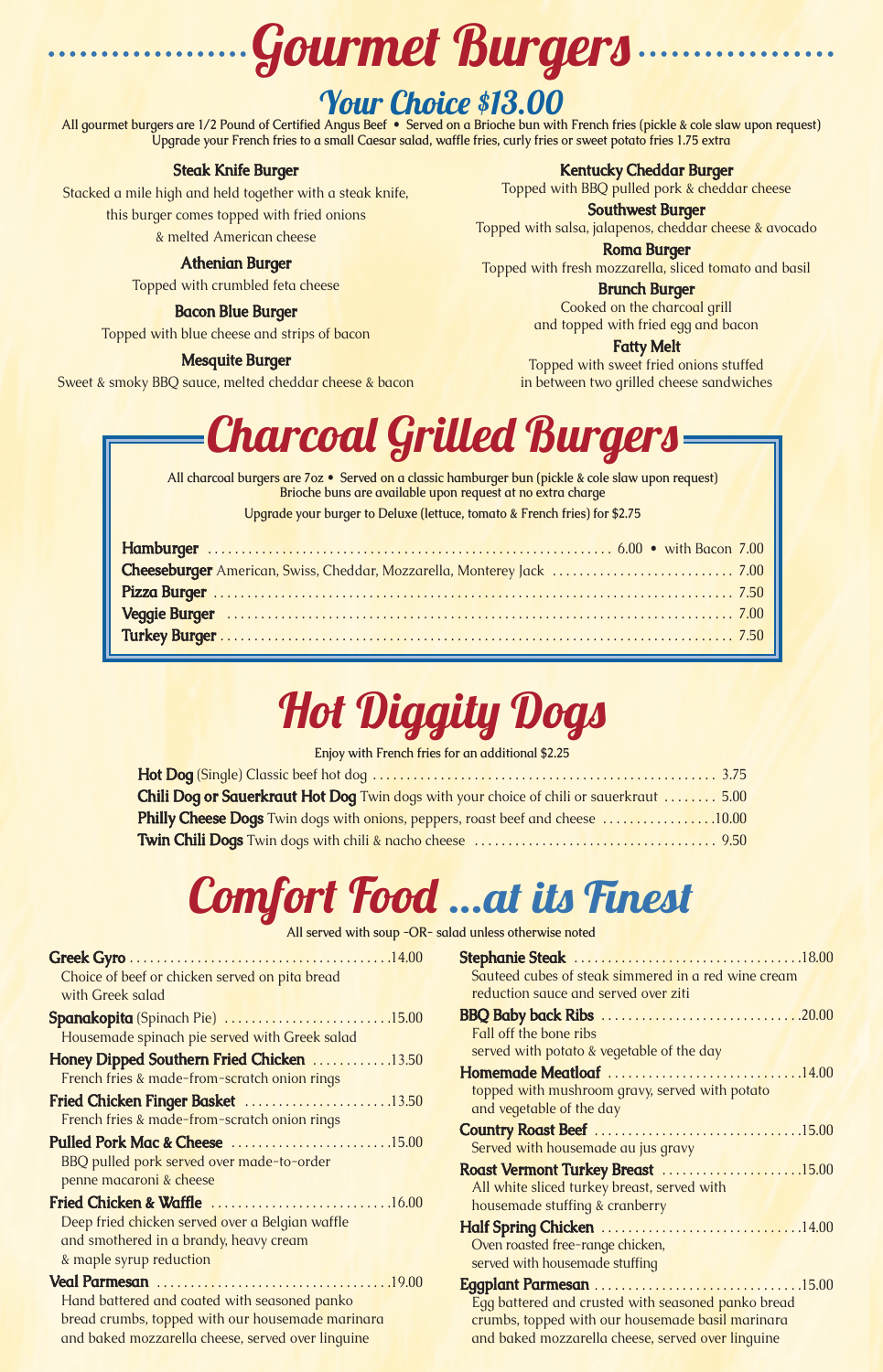# **Diner Classic Sandwiches**

Served with pickle & cole slaw upon request • Enjoy your sandwich with French fries for an additional \$2.25

| Classic bacon, lettuce & tomato sandwich                                           | Genoa salami, ham, mozzarella cheese, onions,             |
|------------------------------------------------------------------------------------|-----------------------------------------------------------|
| on choice of bread                                                                 | lettuce & tomato topped with oil & vinegar                |
|                                                                                    | Hot Corned Beef or Hot Pastrami10.00                      |
| Fresh filet of fish breaded in house                                               | Cooked in house and sliced to order                       |
| & deep fried golden brown                                                          | Housemade Tunafish Salad Sandwich  8.50                   |
| Vegetarian Portobello Burger  8.50<br>Grilled portobello mushroom, roasted peppers | <b>Platter</b> served with potato salad & cole slaw 11.00 |
| & melted mozzarella drizzled with garlic & olive oil                               |                                                           |
|                                                                                    | <b>Platter</b> served with potato salad & cole slaw 10.00 |
| Thick cut French toast with sliced turkey breast,                                  |                                                           |
| imported ham & melted Swiss cheese                                                 | <b>Platter</b> served with potato salad & cole slaw 10.25 |
| Scrambled eggs topped with grilled bacon and melted                                | Housemade Shrimp Salad Sandwich  9.75                     |
| American cheese sandwiched between two waffle halves                               | <b>Platter</b> served with potato salad & cole slaw 12.25 |

**Served on Italian bread with marinara sauce & melted mozzarella Parm Central**

**Meatball** 9.00 **• Eggplant** 9.50 **• Veal** 12.00 **• Chicken** 10.50

# **Specialty Sandwiches**

| Sliced roast beef with grilled onions                  |  |
|--------------------------------------------------------|--|
| & melted American cheese on a hard roll                |  |
|                                                        |  |
| Served on toasted rye bread with sauerkraut            |  |
| & melted Swiss cheese                                  |  |
|                                                        |  |
| Tuna salad topped with melted American cheese          |  |
| & tomato, served on a jumbo English muffin             |  |
|                                                        |  |
| Sliced roast beef on Italian bread, served with au jus |  |
|                                                        |  |
| Mozzarella cheese & roasted peppers,                   |  |
| drizzled with balsamic vinaigrette dressing            |  |
|                                                        |  |
|                                                        |  |
| Roasted peppers, onions & American cheese              |  |
|                                                        |  |
| Grilled eggplant, zucchini, roasted peppers,           |  |
| portobello mushrooms & mozzarella cheese               |  |
|                                                        |  |
| Roast turkey breast, cheddar cheese, cranberry, mayo,  |  |
| tomatoes & mixed greens                                |  |
|                                                        |  |
| Grilled chicken, salsa, jalapenos,                     |  |
| cheddar cheese and avocado                             |  |
|                                                        |  |
| Deliciously tender corned beef, Swiss cheese,          |  |
| Russian dressing & housemade cole slaw in a wrap       |  |
|                                                        |  |
| Lettuce, tomato & sour cream                           |  |

| Served with French fries • Pickle & cole slaw upon request |                                                               |
|------------------------------------------------------------|---------------------------------------------------------------|
| . 11.00                                                    |                                                               |
|                                                            | Turkey, lettuce, tomato, bacon and mayo                       |
| d roll                                                     | Chicken Caesar Salad Wrap 12.00                               |
| . 13.00                                                    | Grilled chicken, lettuce and Caesar dressing                  |
| uerkraut                                                   |                                                               |
|                                                            | Your choice: tuna salad · shrimp salad · chicken salad        |
| . 10.00                                                    |                                                               |
| erican cheese                                              | Mushrooms, onions, red peppers & broccoli                     |
| າ muffin                                                   | mixed with rice & cheddar cheese                              |
| . 11.00                                                    | <b>Smoky BBQ Chicken Wrap 12.00</b>                           |
| erved with au jus                                          | Chicken strips topped with a smoky BBQ sauce in a wrap        |
| . 12.00                                                    | stuffed with cole slaw & cheddar cheese                       |
| $\mathsf{S},$                                              | Vegetable Chicken Sandwich 12.00                              |
| <b>ressing</b>                                             | Grilled chicken, grilled zucchini, eggplant, roasted peppers, |
| . 12.00                                                    | portobello mushrooms & mozzarella                             |
| n cheese                                                   | Buffalo Chicken Ranch Sandwich 12.00                          |
| . 12.00                                                    | Grilled chicken breast with tangy wing sauce,                 |
| beppers,                                                   | cool ranch dressing, lettuce & tomato                         |
| a cheese                                                   | Kansas City Chicken Sandwich 12.00                            |
| . 12.00                                                    | Grilled BBQ chicken, topped with bacon strips                 |
| , cranberry, mayo,                                         | and cheddar cheese                                            |
|                                                            | Southwestern Chicken Sandwich 12.00                           |
| . 12.00                                                    | Charcoal grilled chicken topped with salsa, jalapenos,        |
|                                                            | cheddar cheese and sliced avocado                             |
|                                                            |                                                               |
| . 12.00                                                    | Sliced turkey breast and bacon                                |
| s cheese,                                                  |                                                               |
| slaw in a wrap                                             | Your choice: tuna salad • shrimp salad • chicken salad        |
| . 12.00                                                    |                                                               |
|                                                            | Sliced roast beef and Swiss cheese                            |
|                                                            |                                                               |

**The Melting Station**

| Served with pickle & cole sl                             |  |
|----------------------------------------------------------|--|
|                                                          |  |
| Your Choice: American, Swiss or Mozzarella               |  |
|                                                          |  |
|                                                          |  |
| with Canadian Bacon or Turkey Bacon  8.00                |  |
|                                                          |  |
| With bacon, lettuce and tomato, served with French Fries |  |
|                                                          |  |
| Grilled bacon and Haas avocado, served with French Fries |  |

| slaw upon request                                        |
|----------------------------------------------------------|
|                                                          |
| Stuffed with two slices of our housemade meatloaf,       |
| served with French Fries                                 |
|                                                          |
| A traditional grilled cheese sandwich filled with sweet  |
| & smoky BBQ pulled pork, served with French Fries        |
| Margherita Grilled Cheese 12.00                          |
| Fresh mozzarella, basil and house marinara on rye bread, |
| served with French Fries                                 |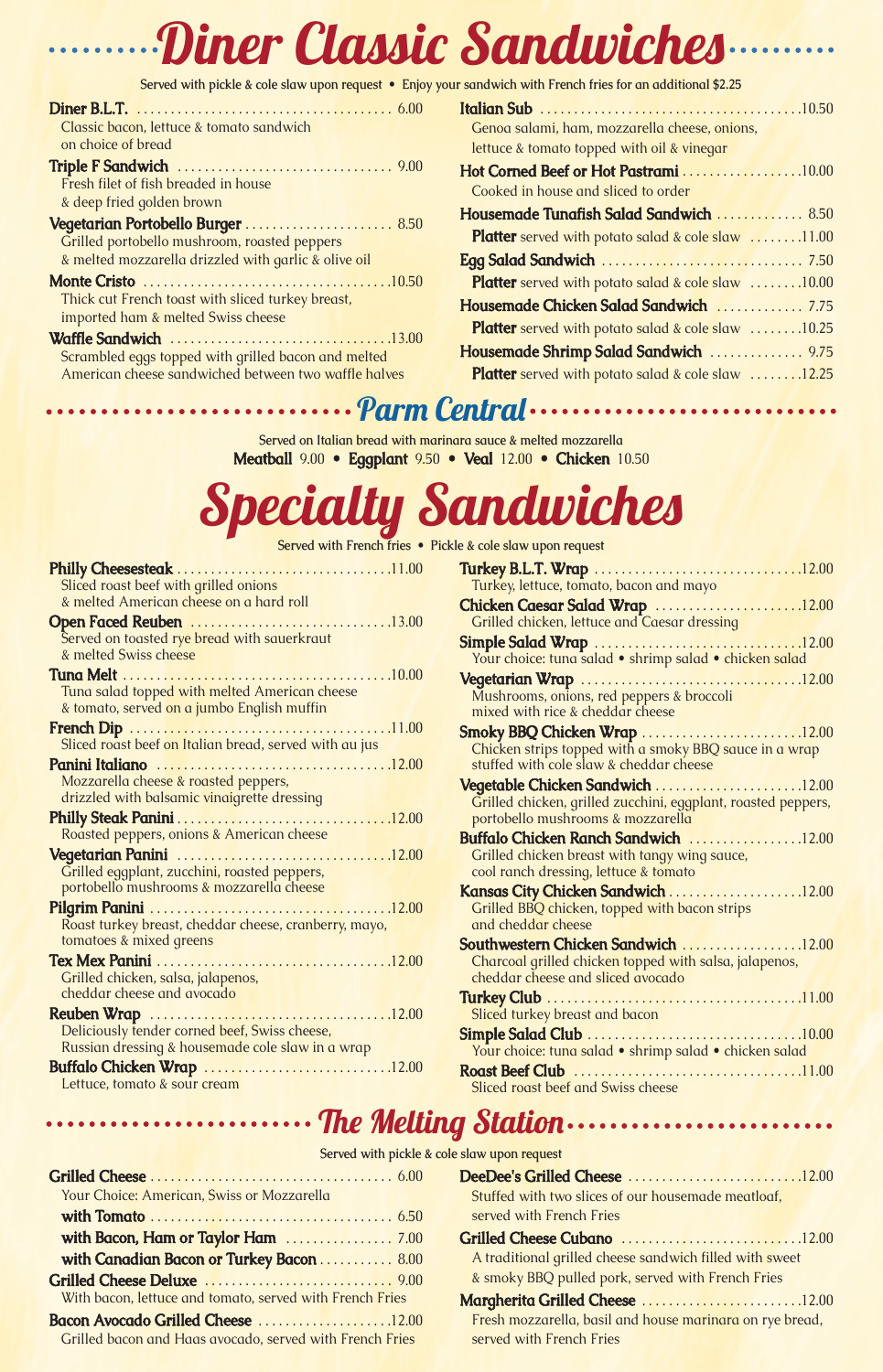| Served with your choice of soup -OR- salad -AND- linguine -OR- rice                                                                                              |
|------------------------------------------------------------------------------------------------------------------------------------------------------------------|
| Chicken Stelio                                                                                                                                                   |
| Peppers, spinach, ham and mozzarella cheese wrapped in chicken breast and sauteed in a marsala wine sauce                                                        |
|                                                                                                                                                                  |
| One breaded chicken breast sauteed and topped with spinach, prosciutto and mozzarella cheese,                                                                    |
| then simmered in a white wine, lemon, butter sauce                                                                                                               |
|                                                                                                                                                                  |
| Two chicken breasts sauteed with onions and mushrooms, topped with melted mozzarella cheese,<br>then simmered in madeira wine sauce, served with mashed potatoes |
| Chicken Royale<br>17.50                                                                                                                                          |
| Two chicken breasts topped with green & red peppers, diced tomato, basil and melted mozzarella cheese<br>simmered in Madeira wine sauce                          |
|                                                                                                                                                                  |
| Two panko crusted chicken breast topped with prosciutto simmered in a heavy cream basil sauce                                                                    |
| over penne pasta                                                                                                                                                 |
|                                                                                                                                                                  |
| Your Choice; Francaise, Piccata, Marsala or Scampi                                                                                                               |
|                                                                                                                                                                  |
| Swiss cheese & ham wrapped in chicken breast and covered with a light brown white wine sauce                                                                     |
|                                                                                                                                                                  |
| Chicken, tri-color pasta, garden vegetables & soy sauce                                                                                                          |
|                                                                                                                                                                  |
| Chicken & broccoli sautéed in butter, garlic & white wine, with melted mozzarella cheese                                                                         |
|                                                                                                                                                                  |
| Egg battered and simmered in a lemon, white wine, butter sauce                                                                                                   |
|                                                                                                                                                                  |
| Egg battered and crusted with seasoned panko bread crumbs,                                                                                                       |
| topped with our housemade basil marinara and baked mozzarella cheese, served over linguine                                                                       |

**Chicken**

## **Steaks & Chops**

**Served with your choice of soup -OR- salad, potato & a vegetable of the day**

| Thick & tender rib-eye cooked to your liking                                               |
|--------------------------------------------------------------------------------------------|
| Tender London broil cooked on the charcoal grill and covered with housemade mushroom gravy |
| Delicious 160z sirloin cooked to your liking                                               |
| with French fries & onion rings                                                            |
| Cooked on the charcoal grill and topped with housemade fried onions                        |
| Two Jersey pork chops on the charcoal grill                                                |
| Sirloin steak & two shrimp stuffed with our 100% real crabmeat stuffing                    |

**\$3.50**

**Potato Salad Cole Slaw Cottage Cheese Sour Cream Avocado Black Beans**



**\$4.00 Ham, Bacon Sausage Taylor Ham Hot Vegetables**



**\$4.50 Turkey Bacon Canadian Bacon Corned Beef Hash Baked Potato** 

### **\$5.00**

**Sweet Potato Fries Curly Fries Waffle Fries Onion Rings Pasta & Marinara Chili**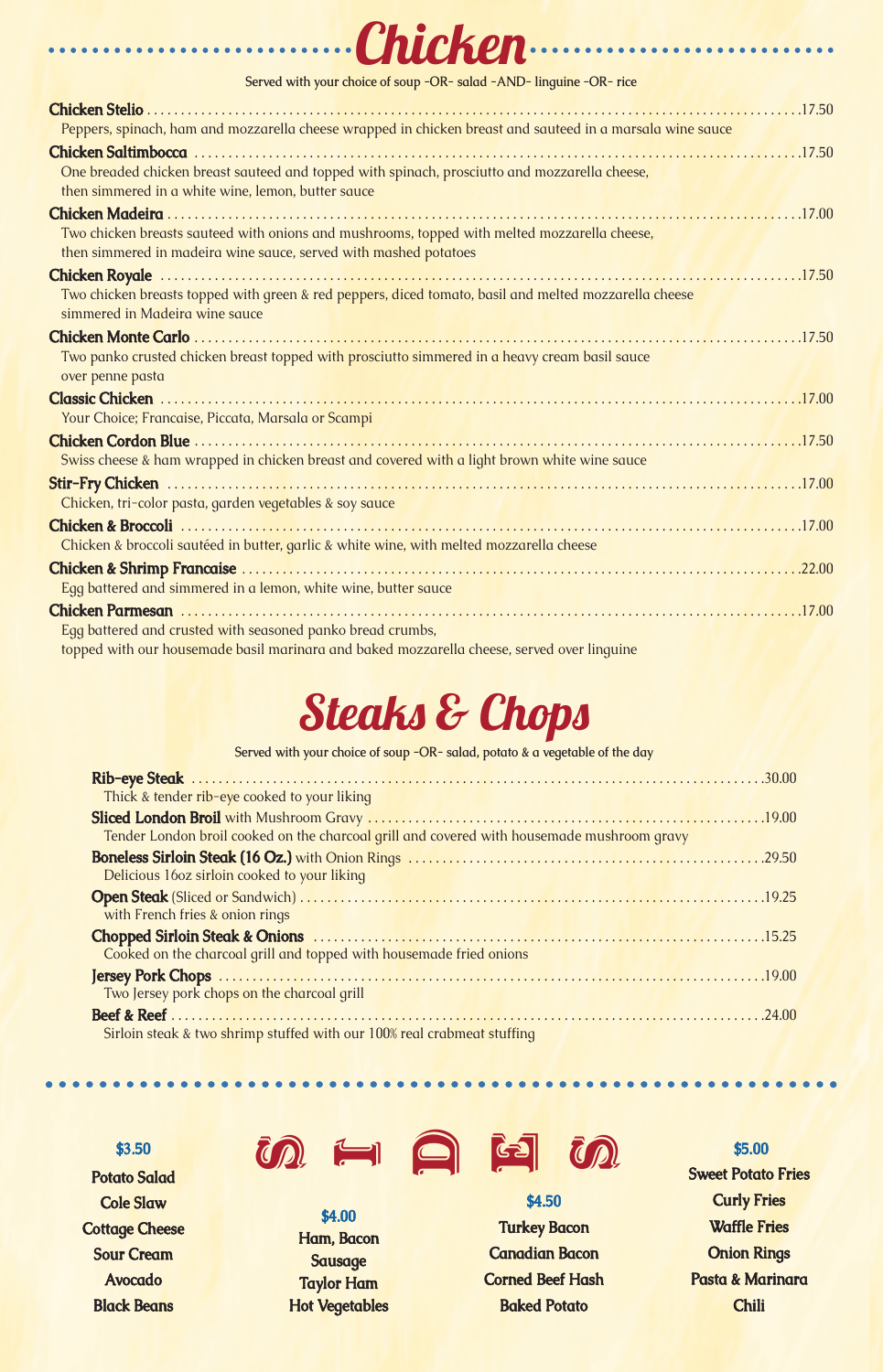# **From The Ocean**

| Delicious filet of Boston scrod cooked to perfection in our convection oven, then simmered in our housemade scampi sauce |
|--------------------------------------------------------------------------------------------------------------------------|
|                                                                                                                          |
| Salmon filet cooked to perfection, then drizzled with lemon & butter                                                     |
|                                                                                                                          |
| Salmon filet smothered in our sweet & smoky BBQ sauce, served with sweet potato french fries & cole slaw                 |
|                                                                                                                          |
| Filled with our 100% real crabmeat stuffing                                                                              |
|                                                                                                                          |
| Panko crusted tilapia filets topped with cherry tomatoes and diced artichoke hearts,                                     |
| then simmered in a white wine lemon sauce                                                                                |
|                                                                                                                          |
| Shrimp simmered in our housemade marinara sauce with red wine                                                            |
|                                                                                                                          |
| Shrimp, tri-color pasta, garden vegetables & soy sauce                                                                   |
|                                                                                                                          |
| Sauteed in housemade marinara & red pepper flakes, served over linguine                                                  |
|                                                                                                                          |
| Sauteed shrimp tossed in our housemade scampi sauce                                                                      |
|                                                                                                                          |
| Cooked in the convection oven & drizzled with lemon & butter                                                             |
|                                                                                                                          |
| Filled with our 100% real crabmeat stuffing                                                                              |
|                                                                                                                          |
| Topped with our housemade marinara and baked mozzarella cheese, served over linguine                                     |
|                                                                                                                          |
| Sautéed and simmered in your choice of sauce                                                                             |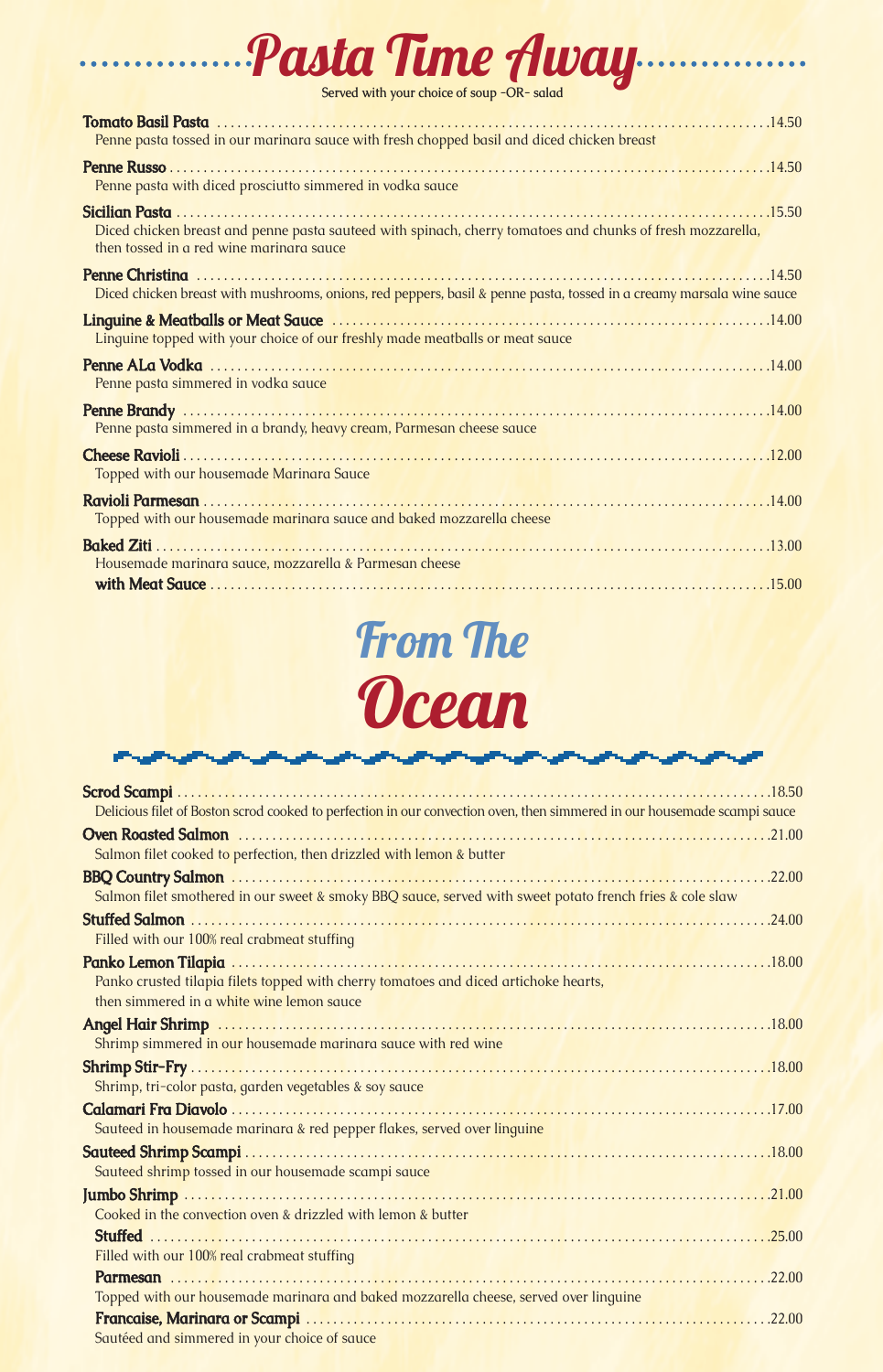# **River Edge Favorites**

| Breakfast Sampler (1995) 12.50                                                                                             |
|----------------------------------------------------------------------------------------------------------------------------|
| Ham steak, three eggs and two pancakes                                                                                     |
|                                                                                                                            |
| Scrambled eggs on pita bread with bacon, peppers, onions, sausage & melted mozzarella cheese                               |
|                                                                                                                            |
| Grilled tortilla filled with scrambled eggs, crispy bacon and Monterey jack cheese, served with salsa picante & sour cream |
|                                                                                                                            |
| Sliced steak with 2 scrambled eggs, brown gravy, home fries and toast                                                      |
|                                                                                                                            |
| Eggs up, black beans, shredded lettuce, green onions, salsa picante, jack cheese and sour cream on a crispy tortilla       |
|                                                                                                                            |
| Two eggs any style topped with melted Monterey jack cheese, with bacon, sausage, home fries and toast,                     |
| served in a cast iron skillet                                                                                              |
|                                                                                                                            |
| Scrambled eggs, Monterey jack cheese, sour cream, black beans and salsa picante in a breakfast wrap                        |
|                                                                                                                            |
| Scrambled eggs, Taylor ham and American cheese                                                                             |
|                                                                                                                            |
| Three eggs with Canadian bacon & two pancakes                                                                              |
|                                                                                                                            |
| Open steak cooked on the charcoal grill, served with three eggs & home fries                                               |
|                                                                                                                            |
| Four blintzes dusted with powdered sugar & served with sour cream                                                          |
|                                                                                                                            |
|                                                                                                                            |
|                                                                                                                            |

# **Egg-cellent Choices**

**All served with home fries, toast, butter & jelly**

| <b>Two Eggs:</b> |  |
|------------------|--|
|                  |  |
|                  |  |
|                  |  |
|                  |  |
|                  |  |

## **It' s All Greek To Me**

**Greek Yogurt** 5.75 **with Granola** 6.50 **with Bananas** 6.50 **with Fresh Strawberries or Blueberries** 7.00

### *Benny 's*

| Two poached eggs on an English muffin with Hollandaise sauce & potatoes |  |
|-------------------------------------------------------------------------|--|
|                                                                         |  |
| with sausage, bacon or ham                                              |  |
|                                                                         |  |
| with steamed spinach                                                    |  |
|                                                                         |  |
| Your choice of Canadian Bacon or corned beef hash                       |  |
|                                                                         |  |
| with avocado slices & grilled tomato                                    |  |
| served with smoked lox                                                  |  |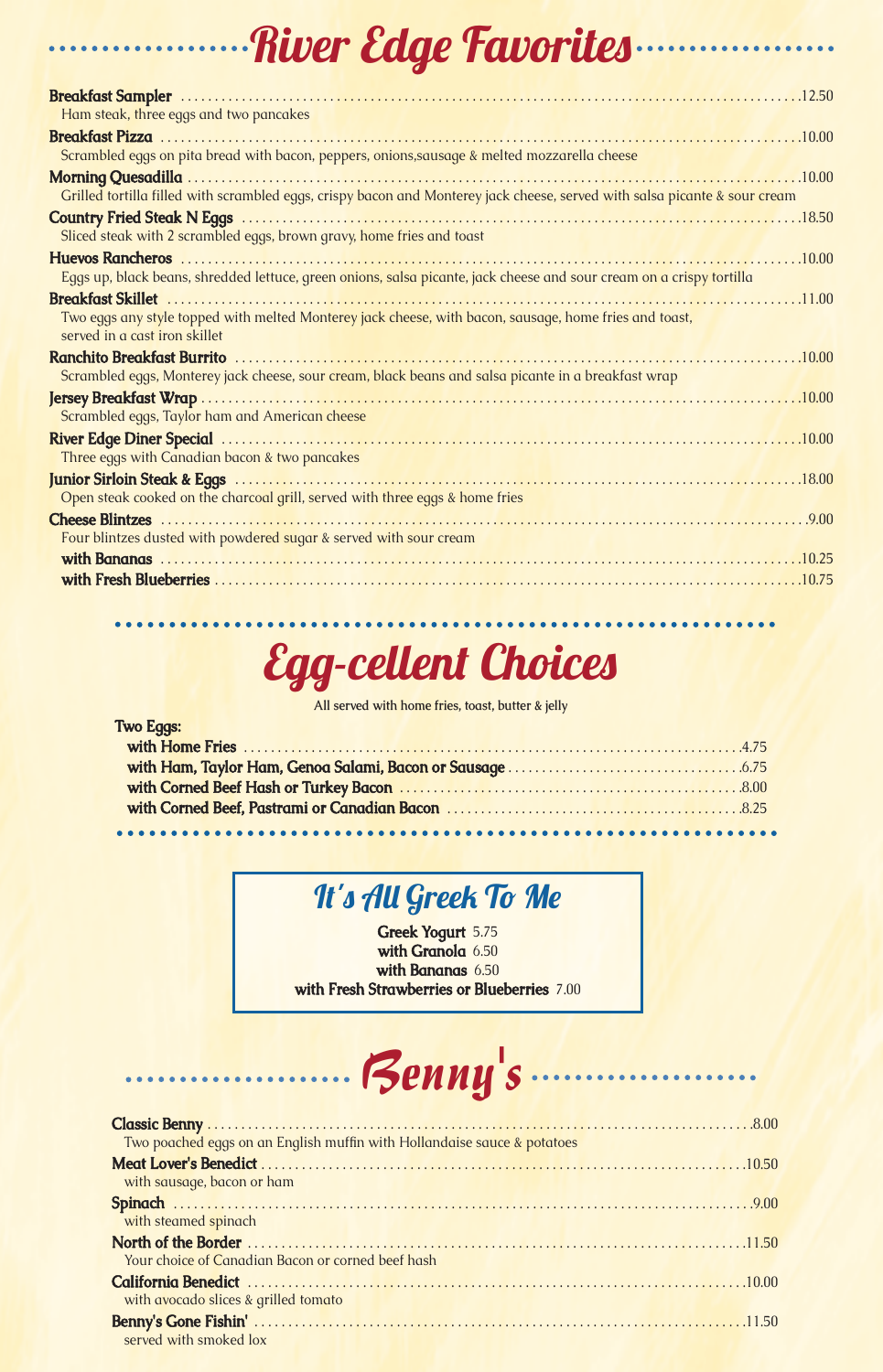## **Omelettes**

**All served with home fries, toast, butter & jelly**

| Chopped bacon, sausages, mushrooms, peppers, onions, jalapenos & salsa |
|------------------------------------------------------------------------|
| Avocado, roasted peppers, black beans & shredded Monterey jack         |
| Avocado, bacon and melted Monterey jack cheese                         |
| Prosciutto, fresh mozzarella and roasted red peppers                   |
| Ham, bacon, sausage, peppers, onion & Monterey jack cheese             |
| Smoked lox and chopped onions                                          |
| Ham, chopped green peppers & onions                                    |
| Fresh chopped broccoli and melted American Cheese                      |
| Mushrooms, fresh tomato & mozzarella                                   |
| Diced onions & bacon                                                   |
| Fresh chopped spinach & mushrooms with melted American Cheese          |
| Dennero temptoeo eniene broccoli e muchroeme                           |

Peppers, tomatoes, onions, broccoli & mushrooms

### **Build Your Own Omelette**

**Made with 3 cage free eggs** 6.00 Served with home fries, toast, butter & jelly **Egg Whites are an additional 1.00**

#### **Choose From the Following** 1.25 Each

Tomato, Onions, Mushrooms, Spinach, Broccoli, Roasted Peppers, Portobello Mushroom, Avocado, Ham, Bacon, Sausage, Diced Chicken **Cheese**

American, Mozzarella, Cheddar, Swiss, Monterey Jack or Feta Cheese

## **Egg Sandwiches:**

### **Breakfast Sides**

#### **\$4.00**

**\$3.50 Cottage Cheese Cream Cheese Sliced Avocado**

**Home fries French fries Ham, Bacon or Sausage Taylor Ham**

#### **\$4.50**

**Turkey Bacon Canadian Bacon Corned Beef Hash**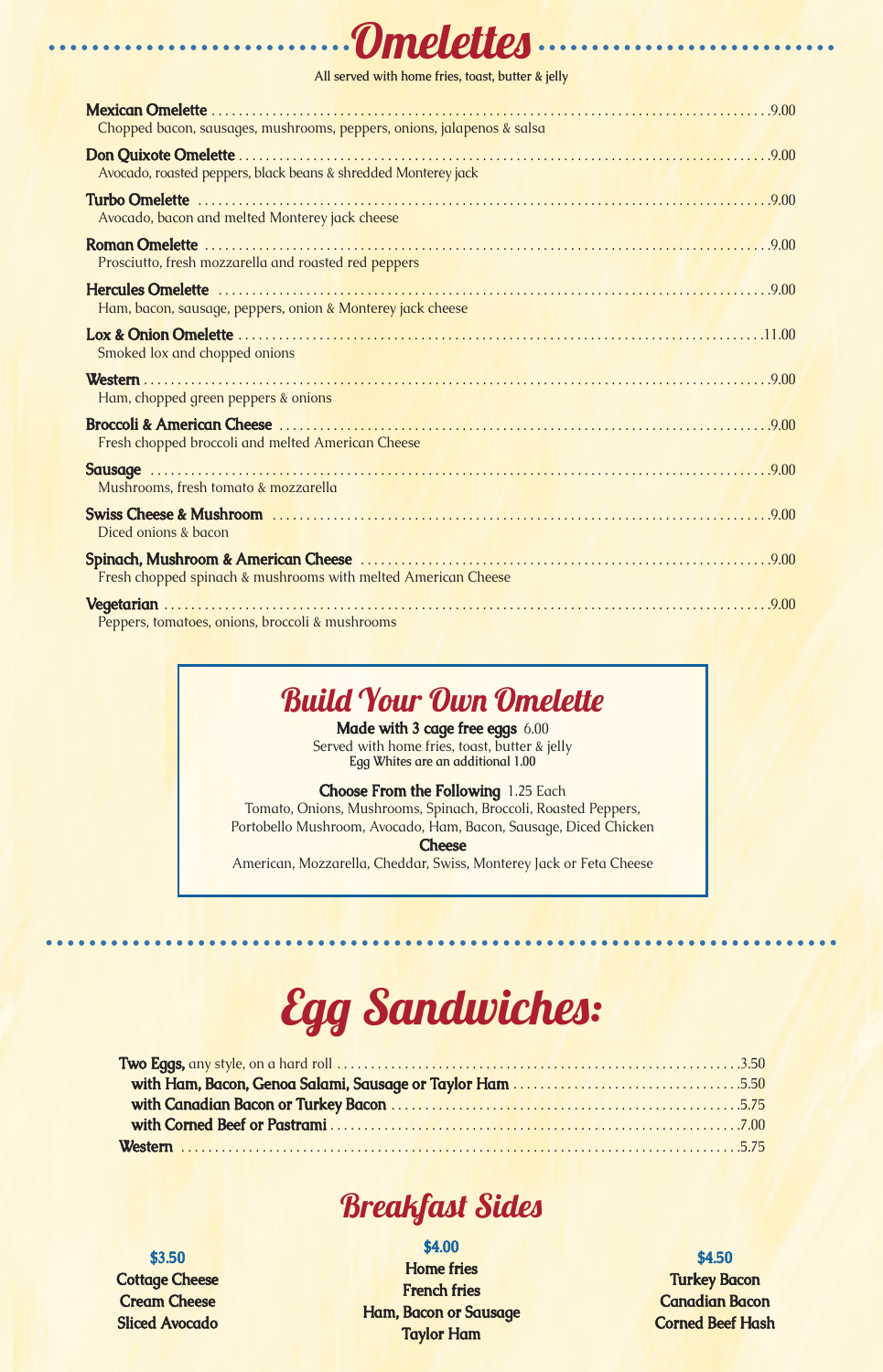# **From the Griddle Buttermilk Pancakes**

| Golden Brown Pancakes Deluxe 9.75         |
|-------------------------------------------|
| Ham, bacon & sausage                      |
|                                           |
| Ham, bacon, sausage & eggs                |
|                                           |
| Pineapple & shredded coconut              |
|                                           |
| Apples & cinnamon                         |
|                                           |
| Buttermilk pancakes layered with Nutella, |
| bananas and crunchy granola               |

| Buttermilk pancakes layered with Nutella                |
|---------------------------------------------------------|
| and mini marshmallows                                   |
|                                                         |
| Buttermilk pancakes stuffed with                        |
| chocolate chip cannoli cream                            |
| Cinnamon Roll Pancakes8.75                              |
| Sweet cinnamon roll pancakes topped with whipped cream  |
| and sprinkled with powdered sugar                       |
|                                                         |
| Buttermilk pancakes with crumbled Oreo cookies baked    |
| inside, drizzled with chocolate syrup, sprinkled with   |
| powdered sugar and then topped with whipped cream       |
|                                                         |
| Pancakes with chocolate chunks baked right inside of em |
|                                                         |

### *Pa n c a k e Ro l l - U p s*

## **Your Choice: \$10.50**

**All American** 

One giant buttermilk pancake with scrambled eggs, bacon & American cheese

**Texas**

One giant buttermilk pancake with scrambled eggs, chopped sausage & Monterey jack cheese

**California**

One giant whole wheat buttermilk pancake with scrambled egg whites, turkey bacon & mozzarella cheese

**Midwest Roll**

Western omelette with cheddar cheese in a pancake roll up

**Swole Broll Up**

Egg whites, turkey bacon & Monterey jack cheese in a pancake roll up

## **French Toast**

| Three pieces of housemade challah French toast, |  |
|-------------------------------------------------|--|
| served with butter & syrup                      |  |
|                                                 |  |
|                                                 |  |
| Thin sliced bread                               |  |
|                                                 |  |
| Ham, bacon & sausage                            |  |

| Ham, bacon, sausage & eggs                          |
|-----------------------------------------------------|
|                                                     |
| French toast smothered in Nutella                   |
| and then drizzled with chocolate syrup              |
|                                                     |
| French toast layered with cannoli cream,            |
| chocolate chips, and whipped cream                  |
|                                                     |
| French toast topped with warm cinnamon baked apples |

## **Belgian Waffles**

| Whole Wheat Waffle 7.50    |  |  |  |  |  |  |
|----------------------------|--|--|--|--|--|--|
| Chocolate Chip Waffle 8.75 |  |  |  |  |  |  |

| Ham, bacon & sausage       |
|----------------------------|
| <b>Super Waffle</b> 11.00  |
| Ham, bacon, sausage & eggs |

## **Griddle Upgrades**

**Add The Following To Any Pancake, French Toast or Waffle Order**

| Ham, Bacon, Sausage or Taylor Ham 2.75 | H |
|----------------------------------------|---|
| Canadian Bacon or Turkey Bacon 3.75    | H |
|                                        | H |
|                                        |   |

| Fresh Strawberries & Whipped Cream 3.25 |  |
|-----------------------------------------|--|
|                                         |  |
| Apples, bananas & fresh strawberries    |  |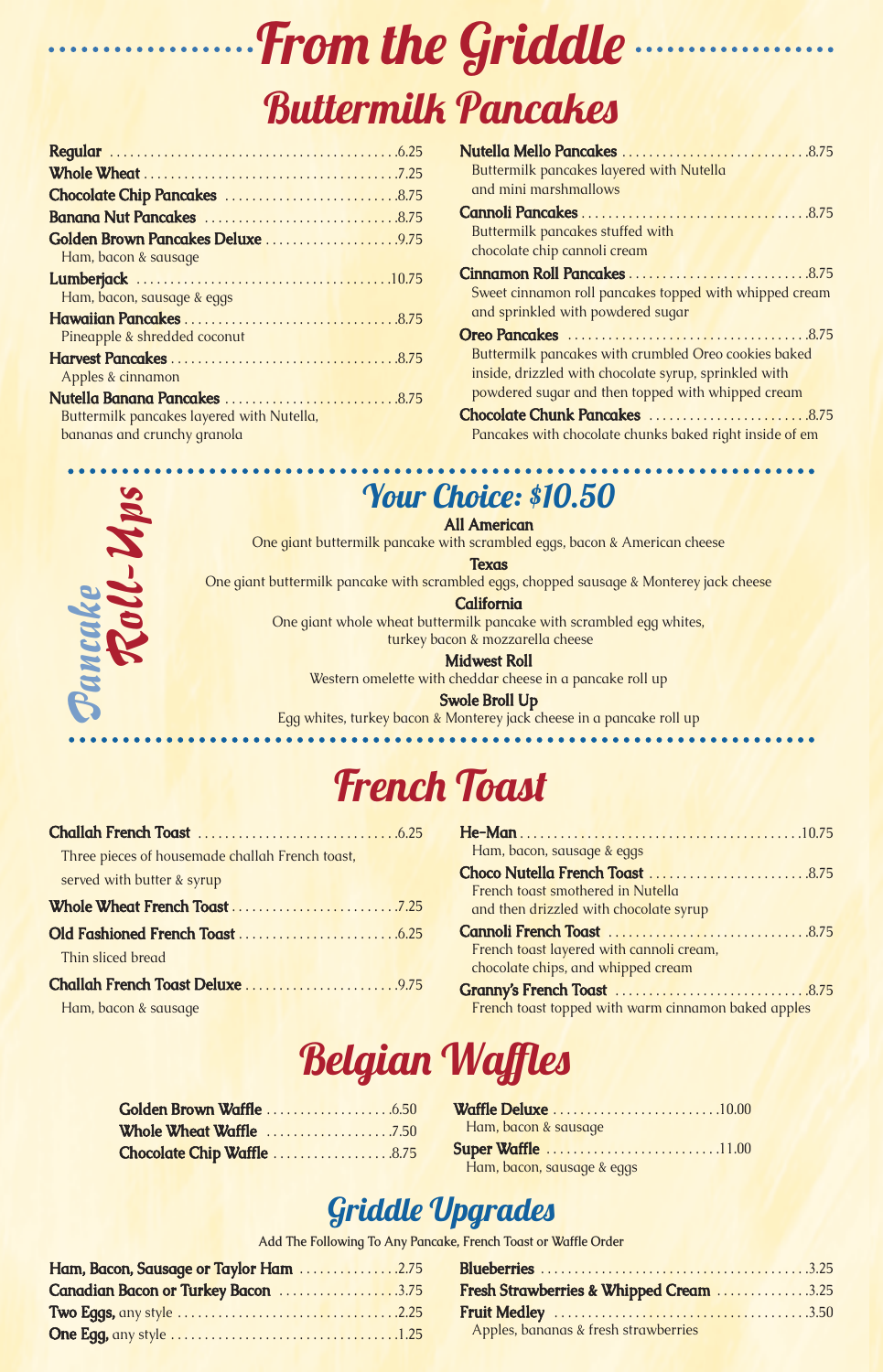### **Fresh Fruit**

| Chilled Half Grapefruit 2.50   |  |
|--------------------------------|--|
| Fresh Fruit Cup 4.25           |  |
|                                |  |
| Cup of Fresh Strawberries 5.25 |  |

## **Cereal**



#### **Please Order By Number**

| with cream cheese |  |
|-------------------|--|

**<sup>2.</sup> Nova Scotia Lox & Cream Cheese** . . . . . . . . . . . . . . . . . . . . . . . . . . . . . . . . . . . . . . . . . . . . . . . . . . . . .15.00 on an open bagel with lettuce, tomato & sliced Bermuda onion

## **Toast & Rolls**

| Fresh Hard Roll with butter & jelly 2.00         |  |
|--------------------------------------------------|--|
| <b>Toast</b> (2 Slices) with butter & jelly 2.00 |  |
| <b>English Muffin</b> with butter & jelly 2.50   |  |

| <b>Muffins</b> Corn, blueberry, carrot or bran 2.50 |  |
|-----------------------------------------------------|--|
| Toasted Bagel with butter & jelly 2.50              |  |
|                                                     |  |



**For Children Under 10 Years of Age**

### **Kid's Lunch & Dinner**

**Your Choice \$7.00 Includes Beverage & Your Choice of One of the Following: Jello, Ice Cream or Chocolate Chip Cookie**

> **The Hulk Hot Dog** served with French fries

> > **Wolverine Cheese Ravioli**

**Green Lantern Hamburger** served with French fries

**The Flash Chicken Fingers** with French fries

> **Aquaman Macaroni & Cheese**

**Spider man Linguine & Meatball**

**Wonder Woman Grilled Cheese** with French fries

**Batman Roast Beef or Roast Turkey** served with French fries

> **Superman Personal Cheese Pizza**